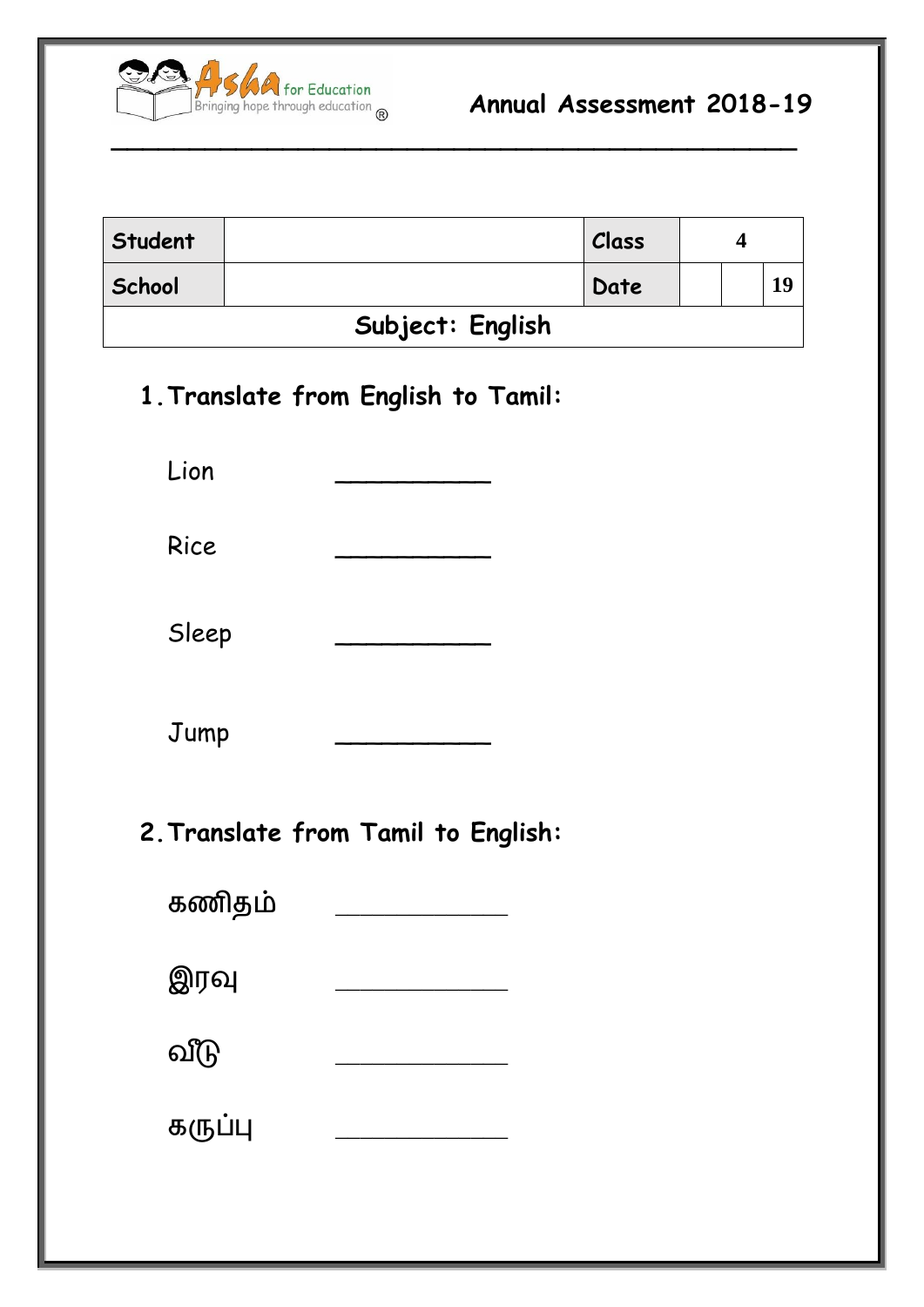

| 3. Write the plural for the following:<br>Eg: Apple - Apples |  |  |  |  |
|--------------------------------------------------------------|--|--|--|--|
| Bell                                                         |  |  |  |  |
| Box                                                          |  |  |  |  |
| Man                                                          |  |  |  |  |
| Girl                                                         |  |  |  |  |
| 4. Fill in with the correct word:                            |  |  |  |  |

**\_\_\_\_\_\_\_\_\_\_\_\_\_\_\_\_\_\_\_\_\_\_\_\_\_\_\_\_\_\_\_\_\_\_\_\_\_\_\_\_\_\_\_\_**

I am studying \_\_\_\_\_\_\_ (in / was) class 4.

You \_\_\_\_\_\_\_\_ (sing / sings) a song.

She \_\_\_\_\_\_\_ (likes / studies) ice cream.

**5.Fill in the blanks:**

| Positive | Comparative | Superlative |
|----------|-------------|-------------|
| Tall     |             | Tallest     |
|          | Higher      | Highest     |
|          | Smaller     |             |